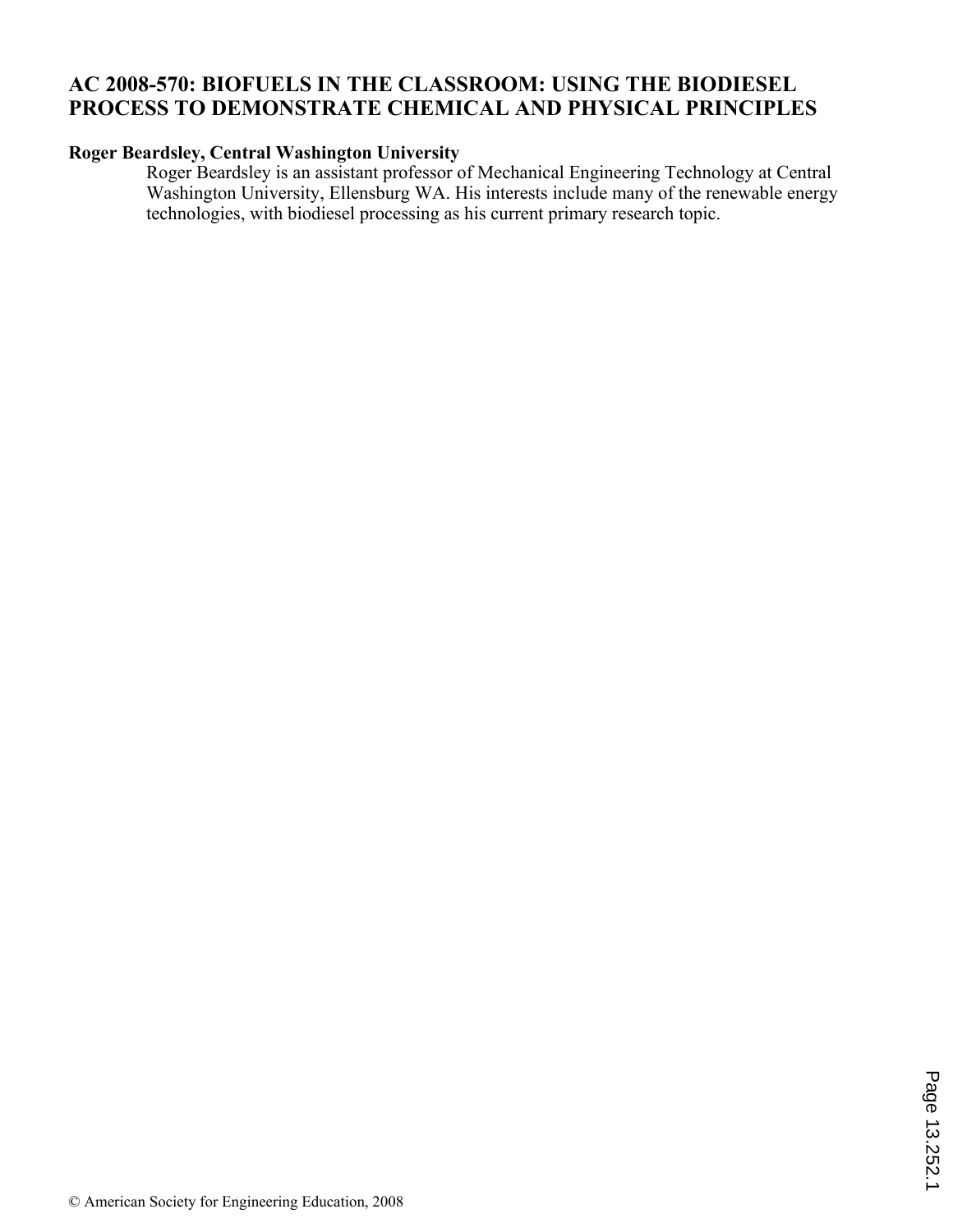# **Biofuels in the Classroom: Using the Biodiesel Process to Demonstrate Chemical and Physical Principles**

### **Abstract**

Global environmental, economic, and political factors are generating worldwide interest in biofuel production. However, because biofuel production is still an emerging industry, the study of biofuels is not yet a mainstream topic in most academic programs. Considerable misinformation and confusion exist which impacts acceptance of some biofuels. On the other hand student and community interest in biofuels is extensive, providing a significant opportunity to present accurate information and data.

This paper presents a process demonstration that serves as an excellent starting point to describe the conversion of vegetable oil into biodiesel (or Fatty Acid Methyl Ester, FAME). The conversion of vegetable oil into biodiesel is a spontaneous and relatively robust catalyzed chemical process that can be easily adapted into an in-class demonstration or lab experiment using inexpensive equipment and supplies. The basic chemistry of the biodiesel conversion process is outlined to allow calculation of reactant and catalyst amounts, and an acid test procedure is shown which allows for more precise calculation of the catalyst amount. This demonstration addresses the most common biodiesel production problem, that of incomplete reaction equilibrium, and describes a two-step process that produces a more complete reaction. It can also be demonstrated how to use the same ingredients to convert the catalyst into a reactant to block the transesterification reaction and produce undesirable outcomes.

Though the basic demonstration can be easily performed, many levels of complexity can be incorporated into a lesson to demonstrate chemical principles, physical properties, and process constraints. Used as a lecture or lab experiment, this process demonstration may lead to lessons on topics such as balancing chemical reaction equations, converting molar relations into scalable volume measurements, reaction equilibrium and completion concepts, side reactions, and polar vs. nonpolar molecules. Fluid properties of specific gravity and viscosity change during the reaction, and temperature affects the rate at which these changes occur. The effect of these properties on process equipment design can be discussed and calculated, along with material compatibility issues.

Using the biodiesel process as a lecture demonstration or lab activity helps students better understand basic process chemistry and physical properties of fluids, gain experience with process design issues, and gain a better understanding of this biofuel.

### **Introduction**

Biodiesel is defined as "a fuel comprised of mono-alkyl esters of long chain fatty acids derived from vegetable oils or animal fats, designated  $B100"$ <sup>1</sup>. The most common biodiesel molecule is a fatty acid methyl ester (FAME) derived from the transesterification of triglycerides in soybean oil or canola (rapeseed) oil. Biodiesel is formed by chemically splitting a triglyceride molecule in the presence of an alcohol. In splitting the fatty acids off of the triglyceride molecule, the high viscosity of the feedstock oil is reduced to nearly that of petroleum based #2 Diesel fuel. The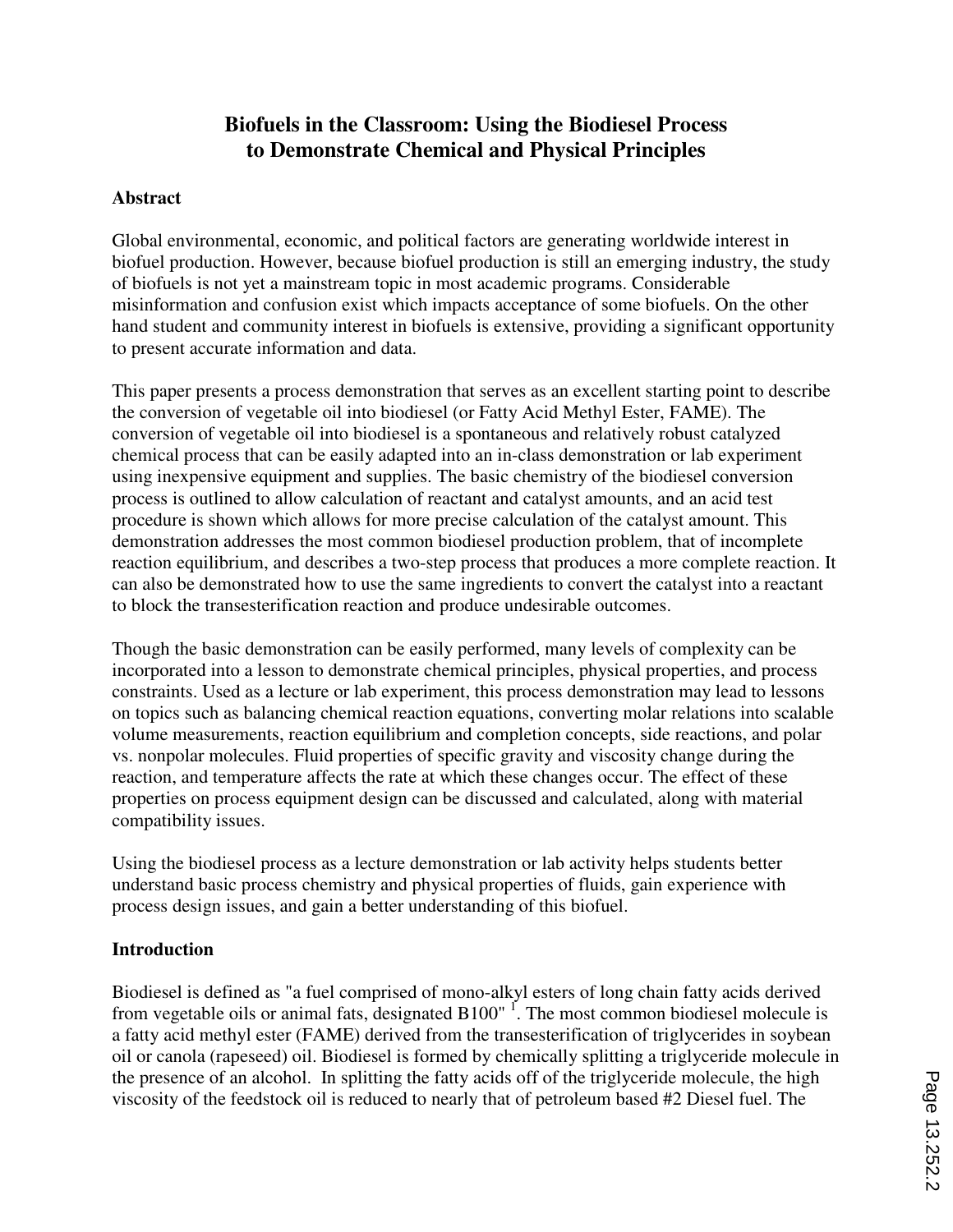resulting FAME contains around 11% oxygen by weight, has an energy density close to that of #2 Diesel, and a cetane rating typically much higher than the fuel it replaces. Biodiesel is a direct replacement for #2 Diesel fuel with some premium properties, with quality specifications defined by ASTM Standard D6751-07b.

| Property                                                     | #2D Diesel Fuel | <b>B100 Biodiesel</b>                | Vegetable Oil <sup>2</sup>    |
|--------------------------------------------------------------|-----------------|--------------------------------------|-------------------------------|
| <b>ASTM</b> Fuel Standard                                    | D975-07b        | D6751-07b                            | (no fuel spec)                |
| Energy Density LHV, min                                      | 131,300 BTU/Gal | 117,100 BTU/Gal                      | 115,000 BTU/Gal               |
| <b>Cetane Number</b>                                         | 40 min spec     | 47 minimum spec                      | 37 to 42 typ                  |
| Specific Gravity                                             | $0.83 - 0.86$   | 0.8739                               | $0.90 - 0.93$                 |
| Kinematic Viscosity @ 40 C   1.3 to 4.1 mm <sup>2</sup> /sec |                 | 1.9 to $6.0 \text{ mm}^2/\text{sec}$ | 27 to 53 mm <sup>2</sup> /sec |

Table 1: Comparing Selected Properties of #2D Diesel Fuel, Biodiesel, and Vegetable Oil

It is possible to operate compression ignition engines directly on unreacted vegetable oil, assuming that the vehicle has been modified with a dual fuel system and oil preheaters. Such vehicles are commonly referred to as running on Straight Vegetable Oil (SVO). There are also a number of high temperature & pressure refinery type processes (Fischer-Tropsch synthesis, thermal depolymerization, GTL, et al) that can convert biomass to a synthetic liquid diesel fuel. Though these other biomass-derived diesel fuels may be sometimes incorrectly referred to as biodiesel, in this paper the term biodiesel refers only to FAME.

### **A Single Step Biodiesel Process Demonstration**

The most basic process demonstration can be performed in a discarded plastic soda bottle. This catalyzed reaction will proceed at room temperature and pressure. It is a fairly robust and spontaneous process. A simple reaction performed in a 650 ml/20 oz soda bottle can convert 500 ml of vegetable oil (new or used), 125 ml of methanol, and 4.0 gm NaOH into about 500 ml of biodiesel with about 125 ml of glycerin byproduct.

The discarded soda bottle should be rinsed clean and then dried before adding 500 ml of vegetable oil. A separate catalyst solution must be prepared by adding the NaOH to the methanol in a separate container. The NaOH catalyst must be completely dissolved into the methanol to make the sodium methoxide catalyst solution. This solution is then carefully added to the oil in the soda bottle and the bottle is resealed. The reaction should be started very soon after adding the catalyst solution by shaking the bottle vigorously to cause the oil and catalyst solution to blend.

When the bottle is first shaken it will change from relatively clear amber liquid to a creamy tan emulsion as the catalyst unzips the triglyceride molecules. As the shaking continues the appearance will change from creamy tan to a cloudy amber color, and the speed with which entrained air bubbles rise in the liquid will visibly increase as the viscosity decreases. Once the reaction is underway the bottle can be passed to members of the demonstration audience to shake, thus engaging them in the process.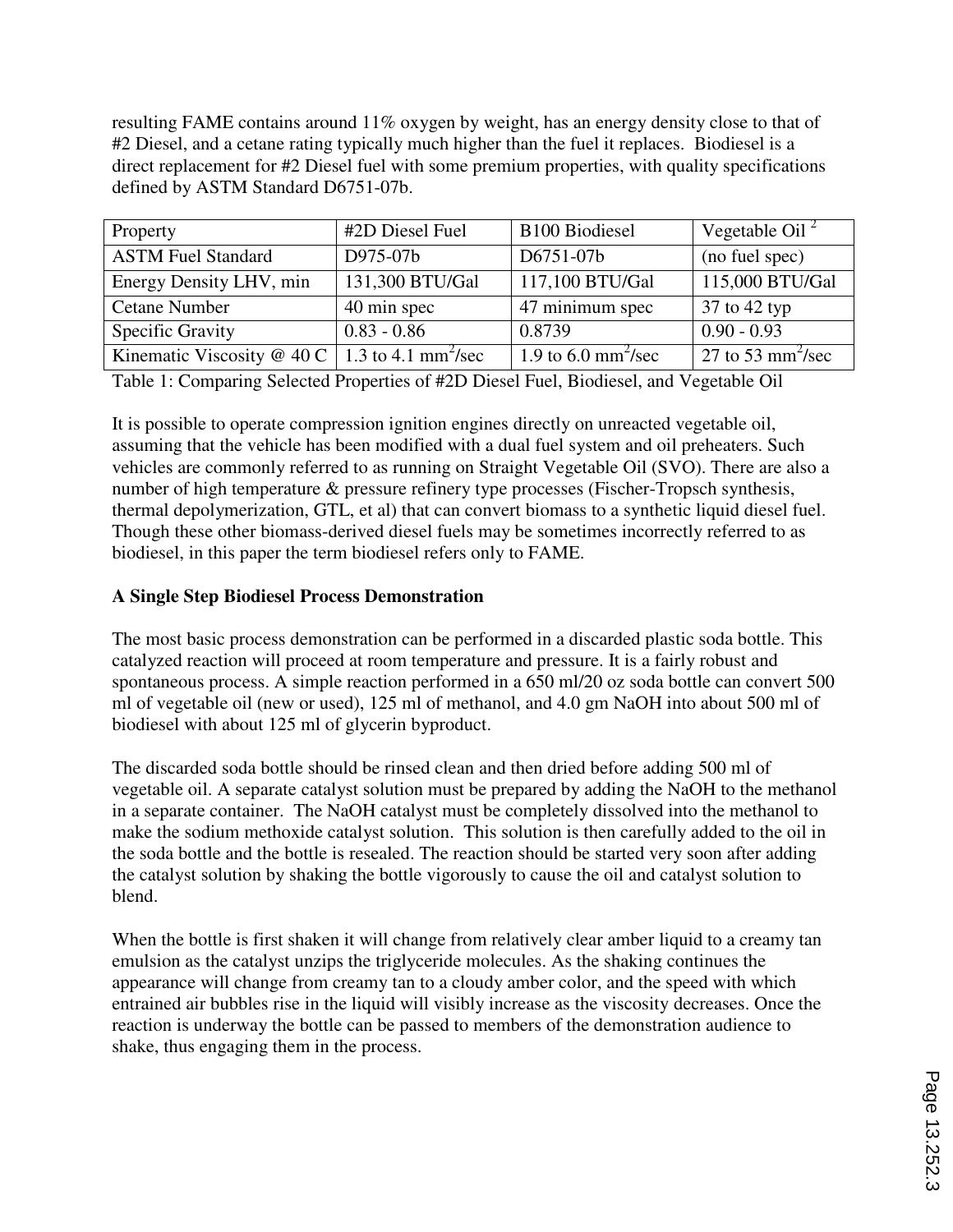The reaction will be mostly done after 15 minutes of shaking. Overnight the glycerin byproduct will fall to the bottom, leaving a transparent amber layer of biodiesel floating on a layer of glycerin. The glycerin layer will range in color from nearly clear (when using new vegetable oil) to a deep dark maroon red (when using waste deep fryer oil). If the feedstock oil is warmed up (approx 110 F) before starting the reaction, the reduced viscosity will make the reaction and settling process proceed faster, and the glycerin layer surface will form visibly within an hour.

Typical plastic soda bottle material (PET) may weaken from exposure to the reactants and/or products of the reaction. In most cases this only becomes apparent in the tendency for the bottle neck to fracture where the cap stresses the threads. Applying excessive torque to the cap may result in stress fractures causing the bottle to leak from the thread root. For that reason it is wise to pass a small towel with the bottle if the audience participates in passing and shaking the bottle.

## **Transesterification of Vegetable Oil**

Transesterification of vegetable oil to biodiesel (FAME) and glycerin has been used commercially for many years as a method to generate glycerin<sup>3</sup>. Because of the low temperature and low pressure nature of the process, it has become popular for biodiesel hobbyists to set up their own garage biodiesel reactors  $4.5$ .

The triglyceride molecule has a three carbon molecule backbone with one fatty acid molecule attached to each carbon atom in the backbone. The fatty acids have carbon chains ranging from from 8 to 22 carbon atoms long. The various oils and fats are differentiated by the predominance of particular fatty acids in their triglycerides  $2$ . In the transesterification reaction, one molecule of triglyceride (oil or fat) reacts with three molecules of methanol to give three molecules of fatty acid methyl esters (FAME, or biodiesel) and one molecule of glycerol, as shown in Figure 1.

| $CH2$ - O - C - R1  |                                    | $CH3$ - O - C - R1         |                 |
|---------------------|------------------------------------|----------------------------|-----------------|
|                     |                                    |                            |                 |
|                     |                                    |                            | $CH2$ - OH      |
|                     |                                    |                            |                 |
|                     | $CH - O - C - R2 + 3 (CH3OH)$ ===> | $CH_3 - O - C - R2$<br>$+$ | $CH - OH$       |
|                     | (Catalyst)                         |                            |                 |
|                     |                                    |                            | $CH2$ - OH      |
|                     |                                    |                            |                 |
| $CH2$ - O - C - R3  |                                    | $CH_3 - O - C - R3$        |                 |
| <b>Triglyceride</b> | 3 Methanol                         | 3 Biodiesel (FAME)         | <b>Glycerol</b> |

Figure 1: Transesterification Reaction Equation <sup>6</sup>

The fatty acids are represented with nomenclature R1, R2, and R3 in Figure 1. Though there are distinct differences in the sources and flavors of lard, butter, fish oil, olive oil, peanut oil, and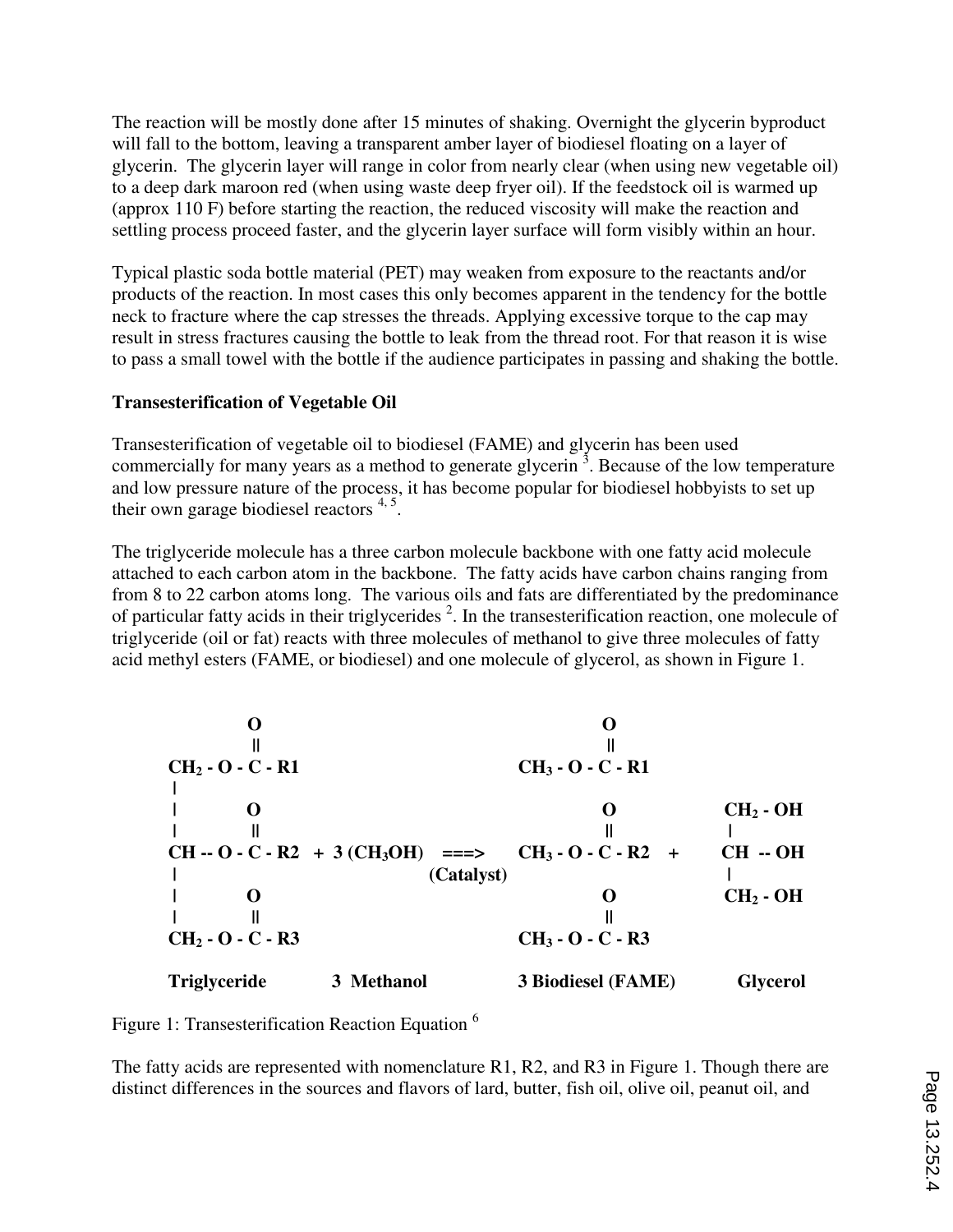canola oil, they are all triglycerides. They differ according to the proportion of different fatty acids they contain. The most common fatty acids are 18 carbon chains (Stearic, Oleic, Linoleic and Linolenic), which differ in the number of double bonded carbon atoms (unsaturation). In addition to these 18 carbon fatty acids there are lesser amounts of 8, 10, 12,14,16, and 22 carbon fatty acids that are present in varying amounts in different oils and fats.

For this paper the composition of the oil will be standardized as if it was a triglyceride with 3 oleic acid molecules (18 carbon, 1 double bond, ie 18:1), which is the major fatty acid component in canola and peanut oil (18:0 is major component in olive oil; 18:2 is the major component in soybean, safflower and sunflower oil)<sup>2</sup>. This assumption results in a standardized molecular weight of 885.5 grams per mole. Table 2 shows the molecular weights and specific gravity data for selected chemical compounds of interest to biodiesel production.

|                              | Molecular Weight, | Specific Gravity, |
|------------------------------|-------------------|-------------------|
| Compound                     | g/mole            | kg/Liter @ 20 C   |
| Sodium (Na+)                 | 22.99             |                   |
| Sodium Hydroxide             | 40.09             |                   |
| <b>NaOH</b>                  |                   |                   |
| Potassium $(K+)$             | 39.10             |                   |
| Potassium Hydroxide          | 56.18             |                   |
| <b>KOH</b>                   |                   |                   |
| Methanol $CH3OH$             | 32.04             | .7914             |
| Ethanol $CH_3CH_2OH$         | 46.06             | .789              |
| Sodium Methoxide             | 54.02             |                   |
| NaOCH <sub>3</sub>           |                   |                   |
| 25 wt % Sodium Methoxide     |                   | .944              |
| in Methanol Solution         |                   |                   |
| Vegetable Oil                | 885.46            | .8988             |
| (Triglyceride of Oleic Acid) |                   |                   |
| Oleic Acid FFA               | 282.5             |                   |
| <b>Biodiesel</b>             | 296.5             | .8739             |
| (Oleic Acid Methyl Ester)    |                   |                   |
| Glycerol                     | 92.10             | 1.2613            |
| Water                        | 18.02             | 1.000             |

Table 2: Some Properties of Selected Chemical Compounds in the Biodiesel Process <sup>7</sup>

## **Reaction Equilibrium and the Two Step Reaction**

Though the overall reaction proceeds to the result shown in Figure 1, the reaction occurs stepwise as indicated in Figure 2. In the basic demonstration reaction outlined above the reaction will approach an equilibrium, at which point the increased glycerin concentration gives rise to a reverse reaction, where glycerol can react back into a monoglyceride at the same rate that monoglycerides are breaking into FAME and glycerol. Because the di- and monoglycerides stay in solution with the biodiesel, small amounts of unreacted tri-, di-, or monoglycerides can result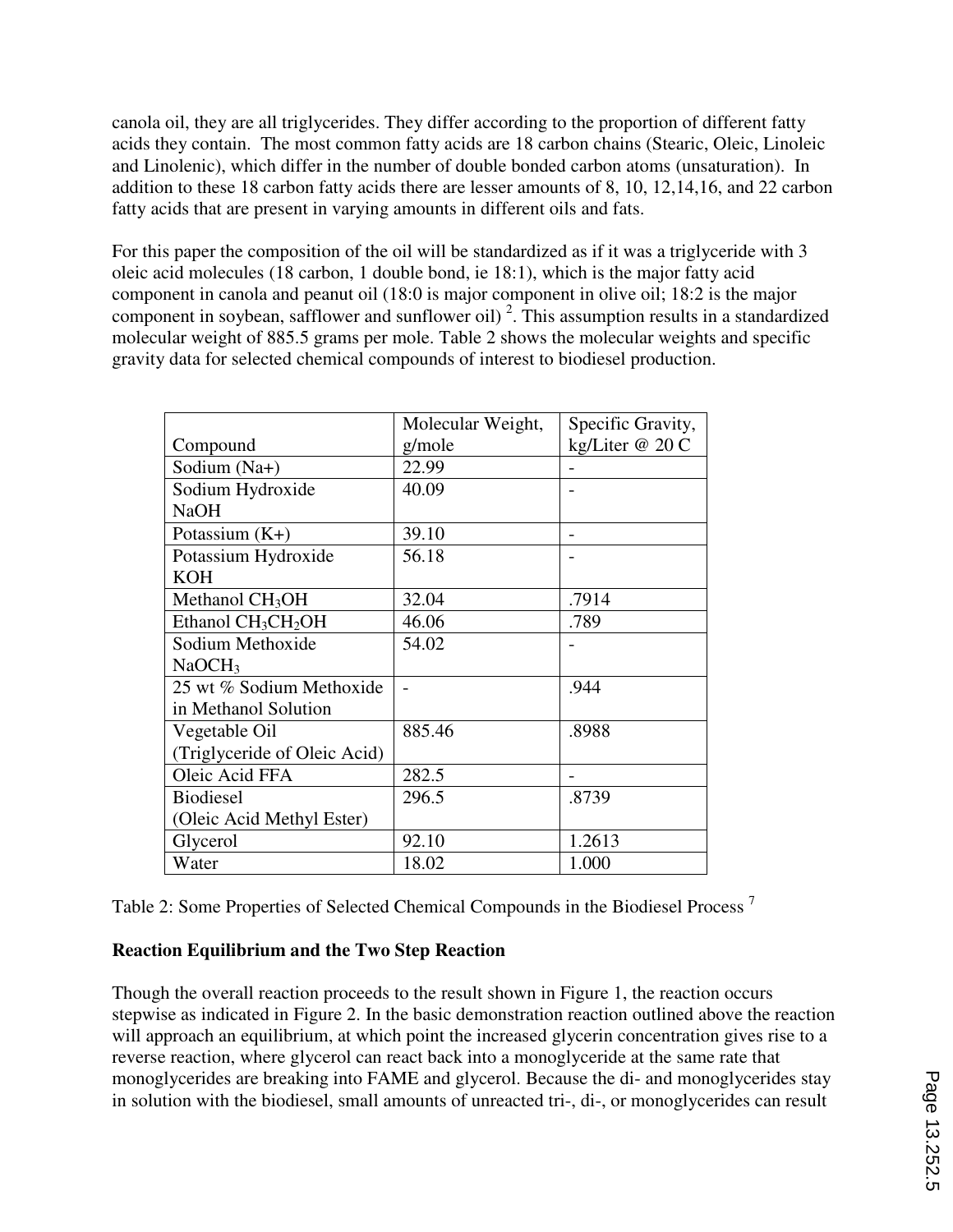in exceeding the free and bound glycerol spec. The biodiesel spec (ASTM D-6751) allows a maximum free or bound glycerol amount of 0.24% by weight. Since the glycerol content of the initial oil is around 10%, this implies that the transesterification reaction needs to go to at least 97.6% completion to meet spec.

## **Triglyceride ---> Diglyceride ----> Monoglyceride ----> Glycerol | | Methyl Ester Methyl Ester Methyl Ester**

Figure 2: Transesterification Reaction Steps <sup>6</sup>

A two-step transesterification process can reduce the bound glycerol level to within the ASTM quality standard using no additional reactants. The two step process involves an initial reaction using only 80% of the same total methanol/catalyst mixture. The reactants are allowed to settle and the glycerol layer is removed (a separation funnel is good for this). The remaining methanol/catalyst solution is added to the raw biodiesel and a second reaction is initiated. The removal of the glycerol between the two steps reduces the maximum value of glycerol in the system, which if left in solution can facilitate an increased reverse reaction rate. Compared to the basic one step reaction, the two step reaction can increase the reaction completion from 95% to over 97.5%  $\frac{8}{5}$ . For a typical demonstration reaction, the first reaction glycerin layer may have a volume of around 60 -75 ml (around 12% of the total volume), and the second reaction may produce another 5 - 8 ml.

The glycerin layer includes some of the excess methanol and much of the catalyst from the reaction. It is an indicator of the reaction progress but should not be used directly to calculate the glycerol product formed without further interpretation. The glycerin layer formed in the second reaction does visibly demonstrate that the initial reaction reached an equilibrium that left unreacted glycerides remaining in solution.

## **Temperature Effects**

Though the process will still occur at room temperature, the heating up of the oil increases the reaction rate and reduces the viscosity, allowing for easier mixing and faster settling. The temperature does not need to exceed 105F. A hot tap water bath is sufficient. Methanol may vaporize out of an open reaction container if the temperature exceeds 65 C (149 F), depleting the reaction and causing a potential flammability hazard.

## **Cold Process Soap Formula**

Vegetable oil and lye can also be combined to make soap. There are a number of different recipes for soap making, but the basic cold process soap making method will be discussed briefly to illustrate the process similarities. Table 4 shows proportions of the various ingredients for a basic cold process soap as compared to the biodiesel demo batch recipe. The cold process soap recipe is based on vegetable (soybean) oil, with a 5% superfatting level, as defined by the Brambleberry lye calculator<sup>9</sup>. Cold process soap can be made by shaking the preheated ingredients in a soda bottle, eventually resulting in a solid block of soap.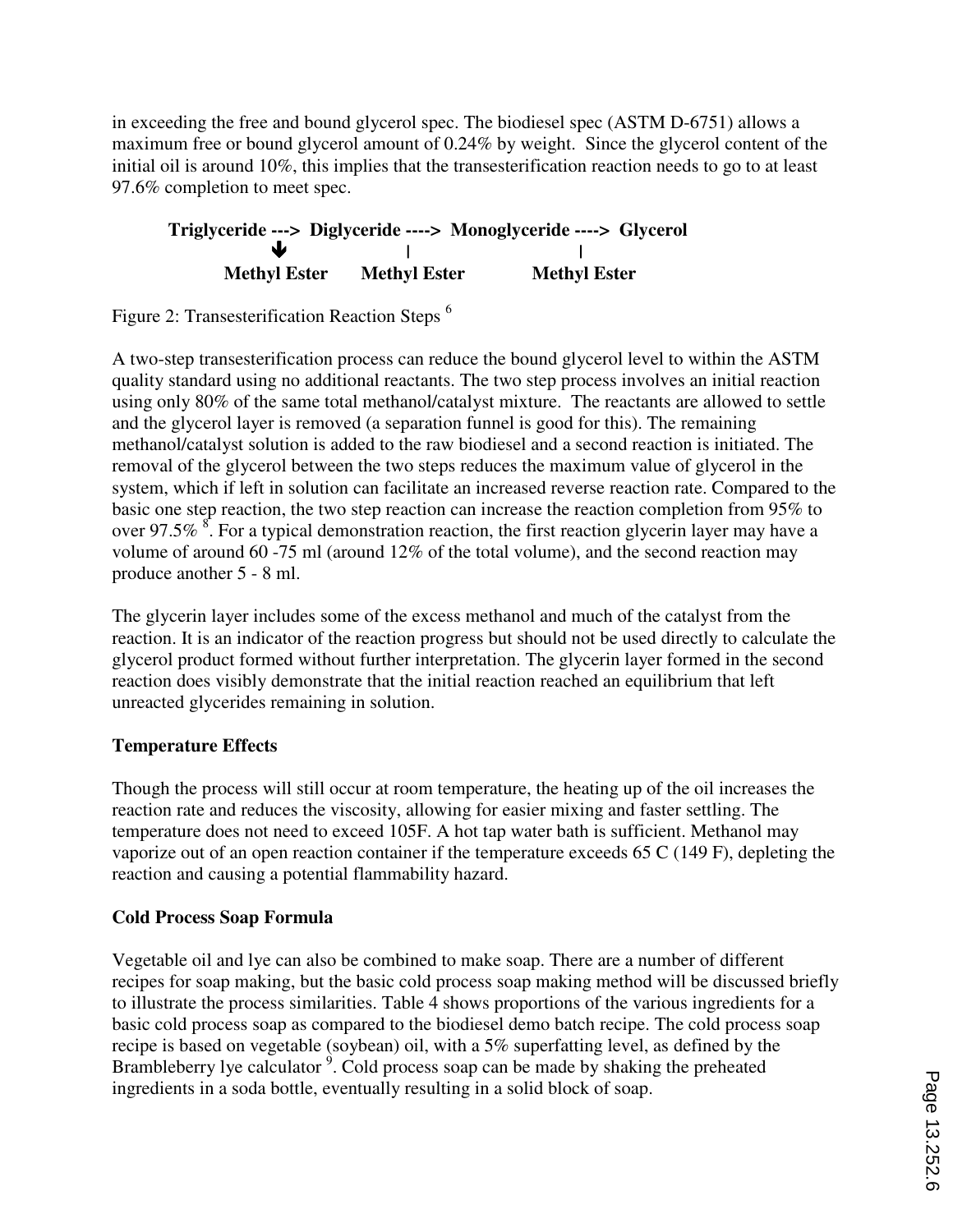| <b>Ingredient Amount</b>    | Cold Process Soap | <b>Biodiesel Demo</b> |
|-----------------------------|-------------------|-----------------------|
| Vegetable Oil (soybean oil) | 400 ml            | 400 ml                |
| Lye $(NaOH)$                | $51 \text{ gm}$   | $3 \text{ gm}$        |
| Water                       | 150 ml            | Nil                   |
| Methanol                    | Nil               | $100$ ml              |

Table 4: Cold Process Soap vs Biodiesel Demo Ingredients

In soap making, the lye is consumed in the reaction and becomes part of the finished product. In biodiesel processing, the lye is converted into a sodium methoxide catalyst and ends up mostly in the glycerin byproduct layer. Soap is immediately formed in the biodiesel process from free fatty acids in the vegetable oil that have broken off the triglycerides. Soap may also be formed if the local concentration of sodium methoxide is too high (ie, when the catalyst is metered in too fast and not mixed well into the oil). Presence of water in the reaction can also facilitate soap formation. Levels of water exceeding 0.5% can adversely affect the biodiesel process quality and yield  $10$ . Prevention of soap formation is one of the challenges in biodiesel processing, as soap formation reduces yield, depletes the catalyst, and contaminates the fuel.

## **Free Fatty Acids and Catalyst Amount**

Many sources recommend using an amount of NaOH catalyst equal to  $1\%$  of the oil weight  $6, 11$ which is 9.0 g NaOH per liter of oil. Some unpublished experiments by the author have indicated that for lowest raw biodiesel viscosity, an optimum value for catalyst in solution for the initial reaction may be around 0.16 mol sodium per mol of triglycerides. Using the data in Table 2, this means 6.51 g NaOH per liter of oil (3.26 g NaOH per 500 ml demo batch, or around 0.72% of oil weight).

The amount of catalyst in solution is affected by fatty acids in the oil that have already broken off the triglycerides. These free fatty acids (FFA) will immediately form soaps and deplete the catalyst. A liter of feedstock oil will consume 1.27 g NaOH for every 1% FFA present. Virgin vegetable oils can have over 1% FFA, while used fryer oil may typically have 3% to 5% FFA content. Old rancid fryer oil can have FFA content of 15% or more. For the 500 ml demonstration batch, every 1% FFA will consume around 0.64 g NaOH. A FFA level of 6.3% in the feedstock oil would completely consume the 4.0 g of catalyst recommended for the basic reaction. Testing for the FFA level allows optimization of the catalyst amount in solution.

## **Acid Test to Determine Catalyst Consumption**

An official test for determining FFA in vegetable oil is American Oil Chemist Society test AOCS Ca 5a-40, Free Fatty Acid in Commercial Oils. The result of the test is given as mg KOH per gram oil necessary to bring the oil sample to a neutral pH. Every 1% FFA in the feedstock oil results in a reading of approximately 2 mg KOH as determined by this test.

The AOCS method requires specialized lab equipment and chemical supplies. An alternative method proposed by Tickell uses more commonly available equipment and materials, and gives a result that is easier to interpret <sup>11</sup>. The Tickell method dissolves 1.00 g of NaOH into 1.00 liter of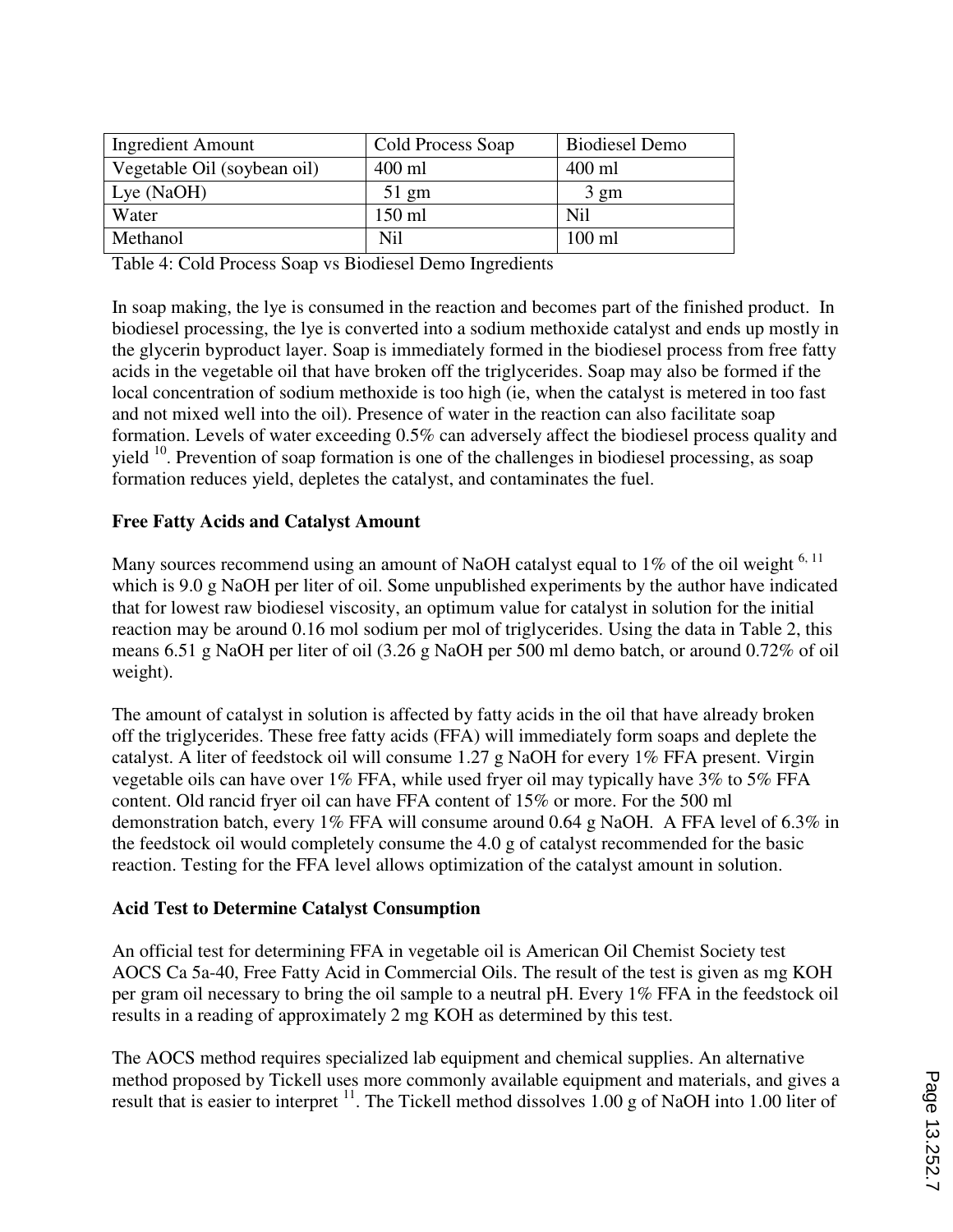distilled water, giving 1 mg NaOH per ml of solution. In a separate container 1.0 ml of untreated oil is added to 10 ml of isopropyl alcohol. The lye solution is measured and added into the oil solution a drop at a time until the pH changes to 8 or 9 (it might start at a pH of 5 or so; the ph change can happen rapidly). The pH can be measured using a small pH meter, litmus paper, or an indicator solution such as phenolphthalein. The number of ml of lye solution added to neutralize the sample is the same number of grams of NaOH necessary to neutralize the FFA in 1 liter of the untreated oil. There will be 1% FFA present in the feedstock oil for every 1.27 ml NaOH solution needed to neutralize the sample.

The Tickell method may under-report the acid level by 10% to 30% because the alcohol emulsifies the oil sample but does not truly dissolve it. As a result some FFA may remain inaccessible within oil droplets suspended in the emulsion. Adding 10 ml toluene to the alcohol solvent dissolves the oil and increases the acid value. The alcohol absorbs the water carrying the NaOH, while the toluene dissolves the oil sample into solution. The alcohol and toluene are soluble in each other, so by using both solvents all components will dissolve into solution.

## **Catalyst Preparation**

Dissolving the NaOH into the methanol takes time (15 minutes of agitation or more) and will generate some heat (heat of solution for NaOH). Any NaOH that is not fully dissolved will react directly with the oil to form soap. The methanol and NaOH solution forms a sodium methoxide catalyst (NaOCH3) which is reactive, corrosive, toxic, and flammable, combining the toxic and hazardous properties of the NaOH (lye) and methanol reactants. Potassium hydroxide may also be dissolved in methanol to make a catalyst solution. To maintain an equivalent molar ratio, the mass of KOH used must be 1.4 times the mass of NaOH being replaced.

A prepared solution of sodium methoxide (or potassium methoxide) can also be obtained from chemical suppliers, and is commonly used commercially. It is typically sold as a solution in methanol with 25% NaOCH<sub>3</sub> by weight. The commercially prepared solution has the advantage that it is free from moisture, while the catalyst prepared by dissolving NaOH or KOH will produce 1 molecule of water for every catalyst molecule. This catalyst reaction can result in a moisture content of 0.3% of total weight of reactants, and as mentioned above the reaction is affected by water content in excess of 0.5%.

## **Safety Precautions**

Biodiesel itself has low levels of toxicity and flammability hazard. FAME has even been proposed for cleaning petroleum spills  $\frac{12}{2}$ , where it will dissolve spilled petroleum, and the solution can be skimmed out of the water and recovered with the dissolved petroleum for use as a fuel. A lighted match dropped onto an open surface of finished biodiesel will go out.

While the vegetable oil and finished biodiesel do not pose significant safety hazards, keeping large quantities of methanol on hand does pose a flammability risk. This has been the cause of most serious biodiesel related accidents <sup>13</sup>. Methanol is also toxic in large amounts and can be absorbed through the skin and inhaled vapors. Excess methanol from the reaction and the catalyst end up primarily in the glycerin layer.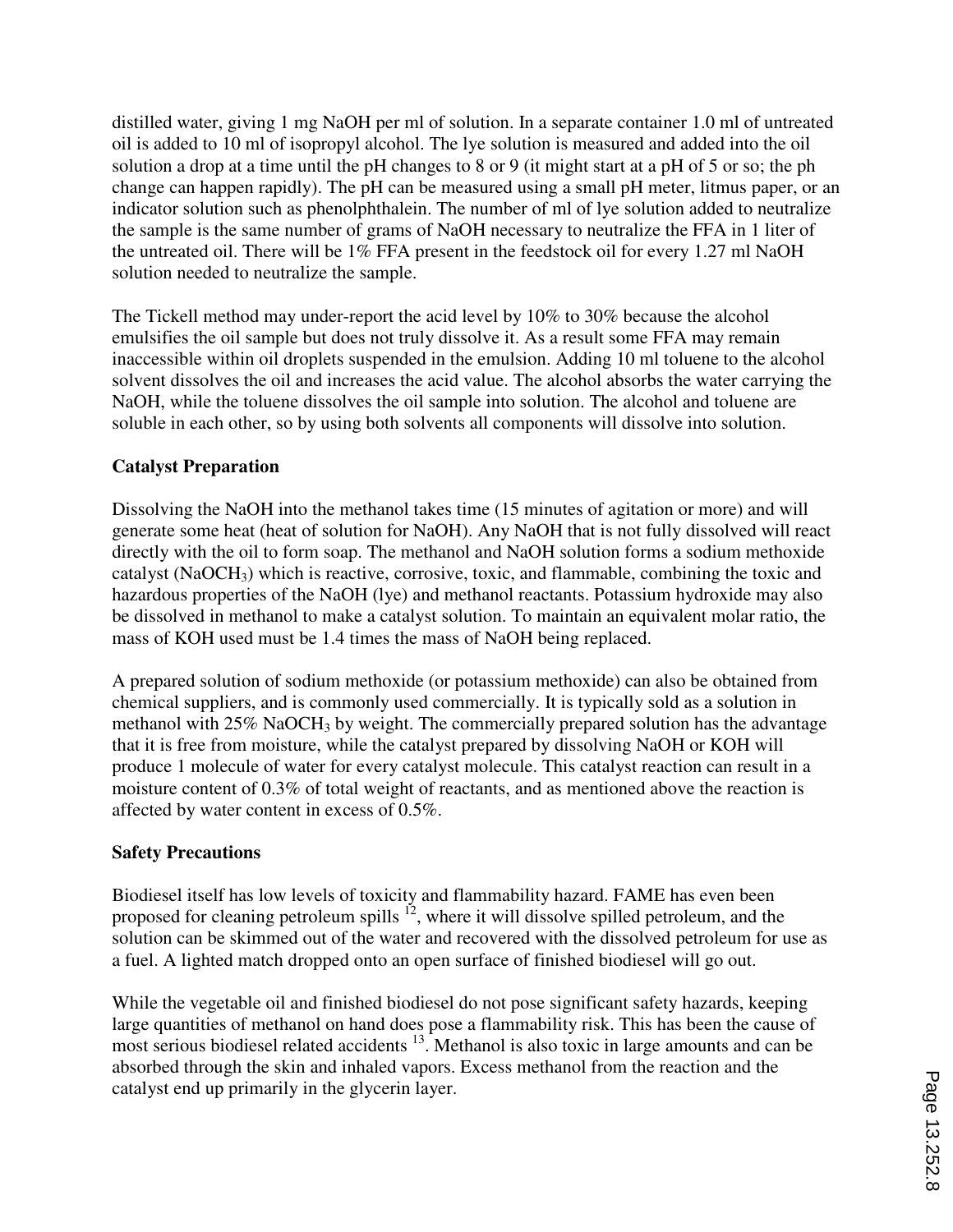The lye-based catalyst is corrosive, and when added to methanol the catalyst solution becomes toxic, corrosive, and flammable. This sodium methoxide solution is the most dangerous compound in the process. Exposure to this compound in the demonstration is limited to the act of pouring the catalyst solution into the oil and capping the reaction container.

Precautions to be considered for the demonstration should include safety glasses or goggles, a towel for spills, and a covered container large enough to hold the volume of the batch in the event of bottle material failure. When larger batches are being made, proper ventilation may be an additional concern, along with gloves and protective clothing. Vegetable oil and biodiesel will stain clothing but not harm it otherwise. Biodiesel and its component chemicals will soften and degrade many common safety gloves made with natural rubber, nitrile, neoprene, latex, and butyl. Chemical resistant safety gloves made with polyethylene, PVC, or Viton should be unaffected.

## **Reactant Sources**

The least expensive source for feedstock oil is a restaurant with a deep fryer. Each deep fryer contains about 4 gallons of oil and is typically changed every week, and sometimes more often depending on use. Most restaurants have at least one and more commonly two or more deep fryers, and disposing of the used grease is an expense for the restaurant. It is best to arrange for the oil direct from the deep fryer as opposed to collecting it from an outside grease dumpster, where it may be contaminated with water from condensation or rain.

For small quantities, commercially pure methanol is available in auto parts stores as a water absorber for fuel tanks. HEET brand fuel moisture absorber in the yellow bottle is one such product. Larger quantities of methanol racing fuel may be available from motor sports competitors or fuel distributors.

A commercial grade Sodium Hydroxide powder was commonly available in grocery stores until recently, sold as Red Devil Lye drain opener. Current sources for sodium hydroxide powder are soap making craft suppliers or lab chemical suppliers.

### **Incorporating the Demonstration in Lessons**

The basic biodiesel process demonstration can be used as an audience participation activity in a lecture or presentation on biofuels or other alternative energy topics. There are also a number of ways to use the biodiesel process to demonstrate basic scientific principles. The following topics can be used in lab activities:

1. Converting Molar Values to Volume Measurements: Calculate how many moles of triglyceride are in a liter using the specific gravity and molar mass data. Also determine the volume of methanol consumed in the process of converting one liter of oil to FAME, and the methanol volume needed for the 100% excess methanol in the reaction. Scale the numbers from 1 liter to a convenient batch size.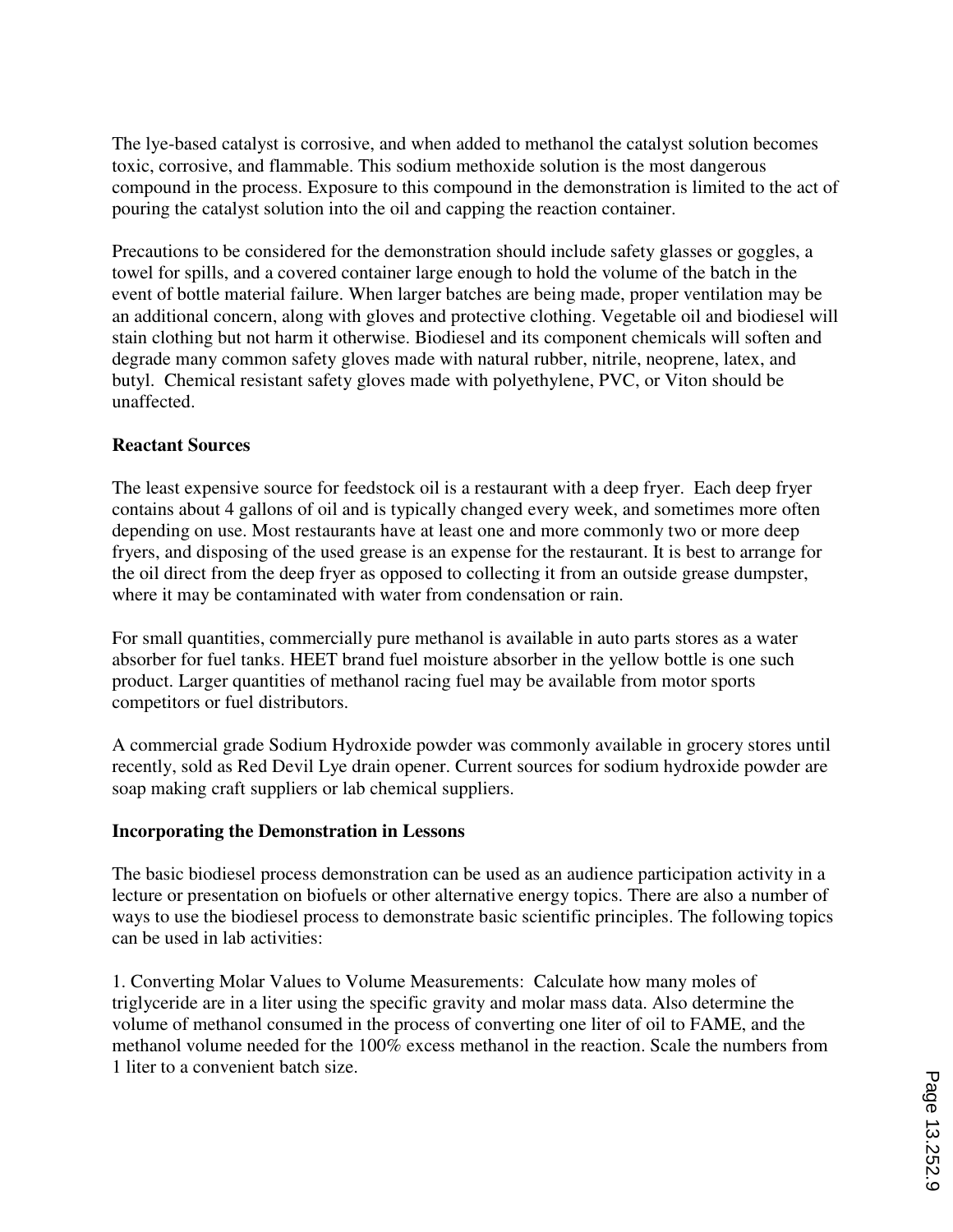2. Demonstration of Reaction Equilibrium: After settling an initial reaction and separating the glycerin layer, the glycerin that falls after the second reaction demonstrates that there are still some unreacted glycerides remaining in the raw biodiesel layer from the first reaction.

3. Uncatalyzed Reaction: What happens if the methanol and oil are shaken together without a catalyst? This can lead into a discussion of what catalysts do, how they work, etc.

4. Acid Test Procedure to Calculate Catalyst: Follow the AOCS or Tickell method for determining the FFA content of the feedstock oil. Use the information to calculate the sacrificial lye amount and add that amount to the catalyst solution concentration target of 0.16 mol per liter of oil.

5. Heat of Solution: The heat of solution for dissolving NaOH into methanol is exothermic and releases a measurable amount of heat. Predicting the rise in temperature of the catalyst solution could be part of the demonstration or lab activity.

5. Chemical Analysis of Raw Biodiesel and the Glycerin Layer: Where does the catalyst end up? How much methanol is excess to the reaction and where does it go? Testing the raw biodiesel to compare to the ASTM specs would also be an option for labs equipped with appropriate equipment.

6. Material Property Effects: Biodiesel is known to weaken and swell natural rubber elastomers such as Buna-N O-rings and hoses, but not Viton elastomers. Polyvinyl Chloride hose (PVC) seems to weep biodiesel after a time and may be weakened also. There is also evidence that the process may weaken the PET plastic in soda bottles. Polypropylene and high density polyethylene (HDPE) appear visually unaffected. Ultimate and yield strength for some or all of these materials may be affected by the biodiesel or the process chemicals. A materials lab project could investigate the effects of biodiesel and its process compounds on various plastics.

7. Viscosity Measurements: Fluids labs with access to viscometers could test the viscosity of the reactants and reaction products as a lab exercise. The fluids involved include methanol, FAME, vegetable oil, and glycerin, giving a wide range of fluid viscosity to test with significant temperature variation effects.

8. Effect of Varying Viscosity on Process Equipment Design: The viscosity of the reactants changes significantly during the initial phase of the reaction. A fluids lab project could calculate the pipe size required for a consistent Reynolds number (pick a high value for mixing in the reaction phase) for the range of viscosity levels in the process. The pressure drop and pumping power required for every 10 ft of pipe at each viscosity value could also be calculated.

9. Process Equipment Design for Continuous Flow Process: Based on estimates of the reaction time from the demonstration scale reaction and a continuous process target flow rate, students could determine the diameter and length of piping for the initial reaction, keeping the Reynolds number high for mixing. The conceptual design of a very low Reynolds number section to passively separate the glycerin layer could be another design project. Pump selection and pricing could also be incorporated into the design project.